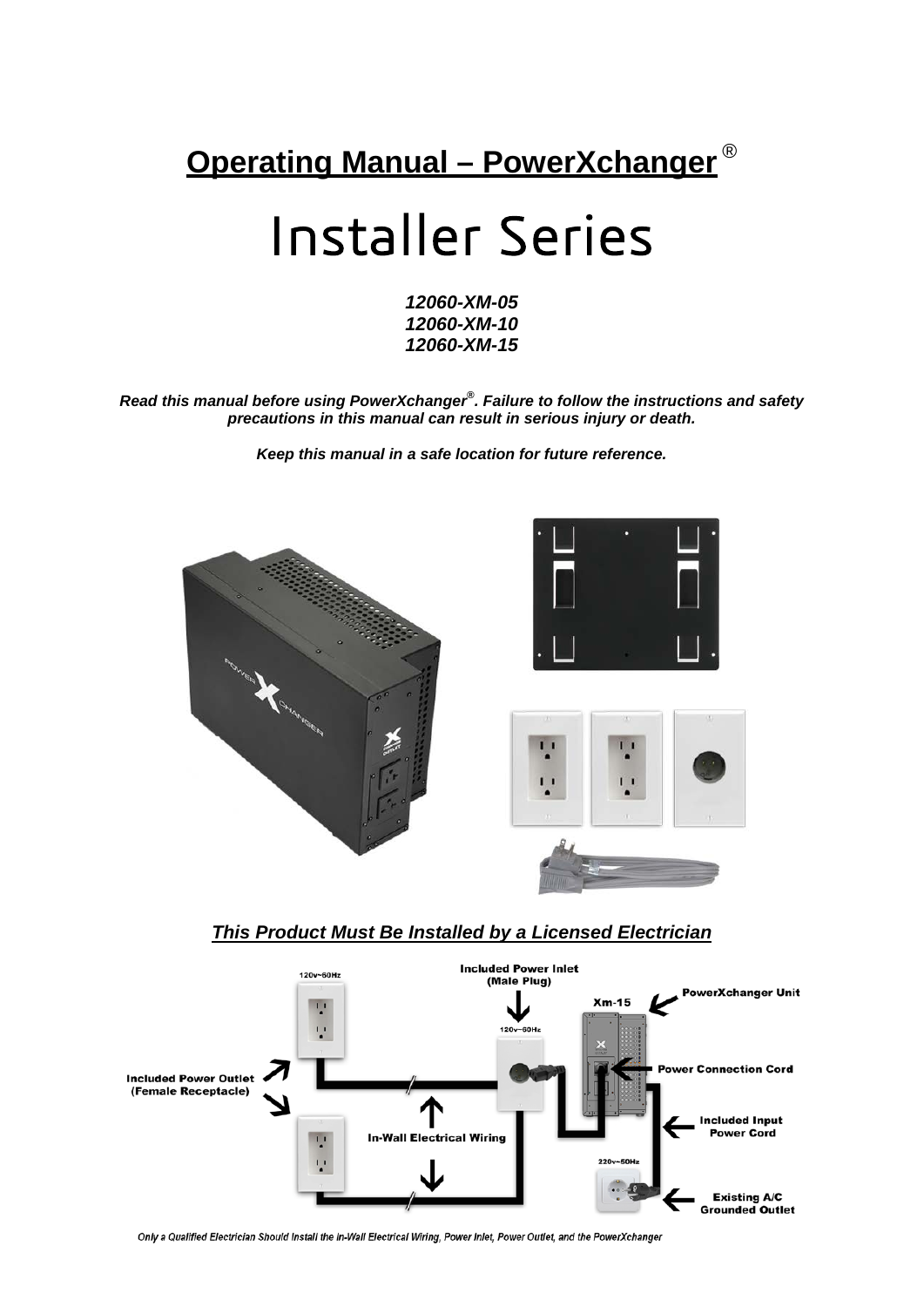# **IMPORTANT SAFETY INSTRUCTIONS**

**SAVE THESE INSTRUCTIONS.** This manual contains important instructions that you should follow during installation and maintenance. Please read all instructions before operating the equipment and save this manual for future reference.

- This appliance is not intended for use by persons (including children) with reduced physical, sensory or mental capabilities, or lack of experience and knowledge, unless they have been given supervision or instruction concerning use of the appliance by a person responsible for their safety.
- Children should be supervised to ensure that they do not play with the appliance.
- This appliance can be used by children aged from 8 years and above and persons with reduced physical, sensory or mental capabilities or lack of experience and knowledge if they have been given supervision or instruction concerning use of the appliance in a safe way and understand the hazards involved.
- This appliance is not intended for use by children or other persons without assistance or supervision if their physical, sensory or mental capabilities prevent them from using it safely.
- Children shall not play with the appliance.
- Cleaning and user maintenance shall not be made by children without supervision.

# **WARNING**

- Do not connect equipment that requires 230Vac to operate to the **PowerXchanger®** which provides 120 Vac output.
- Some devices such as hair dryers use a half sine wave rectifier to reduce the blower speed. PowerXchanger will shut down and only operate at full speed.
	- To comply with international standards, the sum of earth leakage current from the load connected to the **PowerXchanger®** must not exceed 1.5 mA.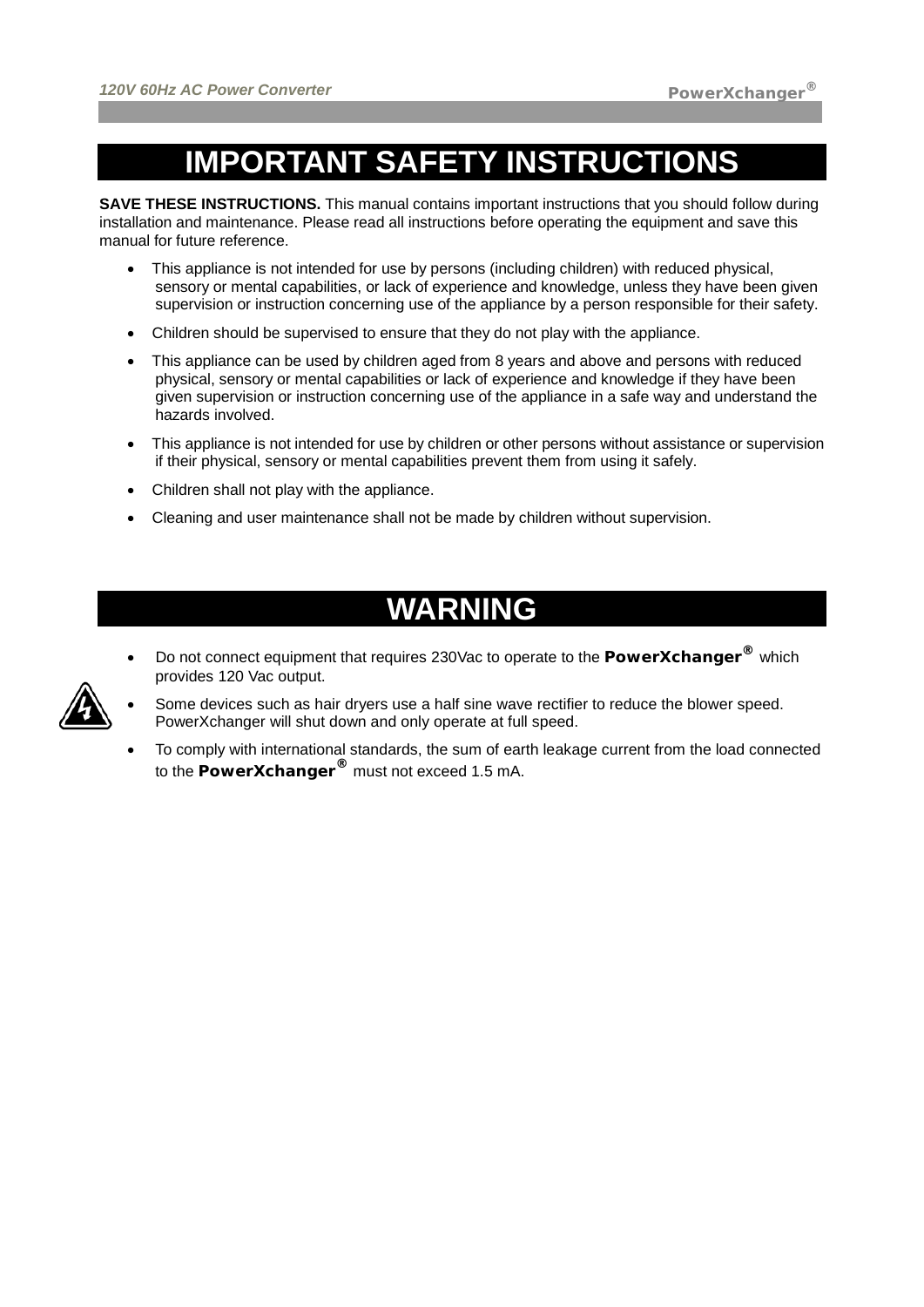| <b>Models</b>                    | Page 4     |
|----------------------------------|------------|
|                                  |            |
| <b>Included Accessories</b>      | Page 5     |
|                                  |            |
| Introduction                     | Page 6-7   |
|                                  |            |
| <b>Functional Description</b>    | Page 8     |
|                                  |            |
| <b>Messages and Status</b>       | Page 9     |
|                                  |            |
| <b>Installation Instructions</b> | Page 10-11 |
|                                  |            |
| <b>Technical Data</b>            | Page 12    |
|                                  |            |
| <b>Warranty Information</b>      | Page 13-14 |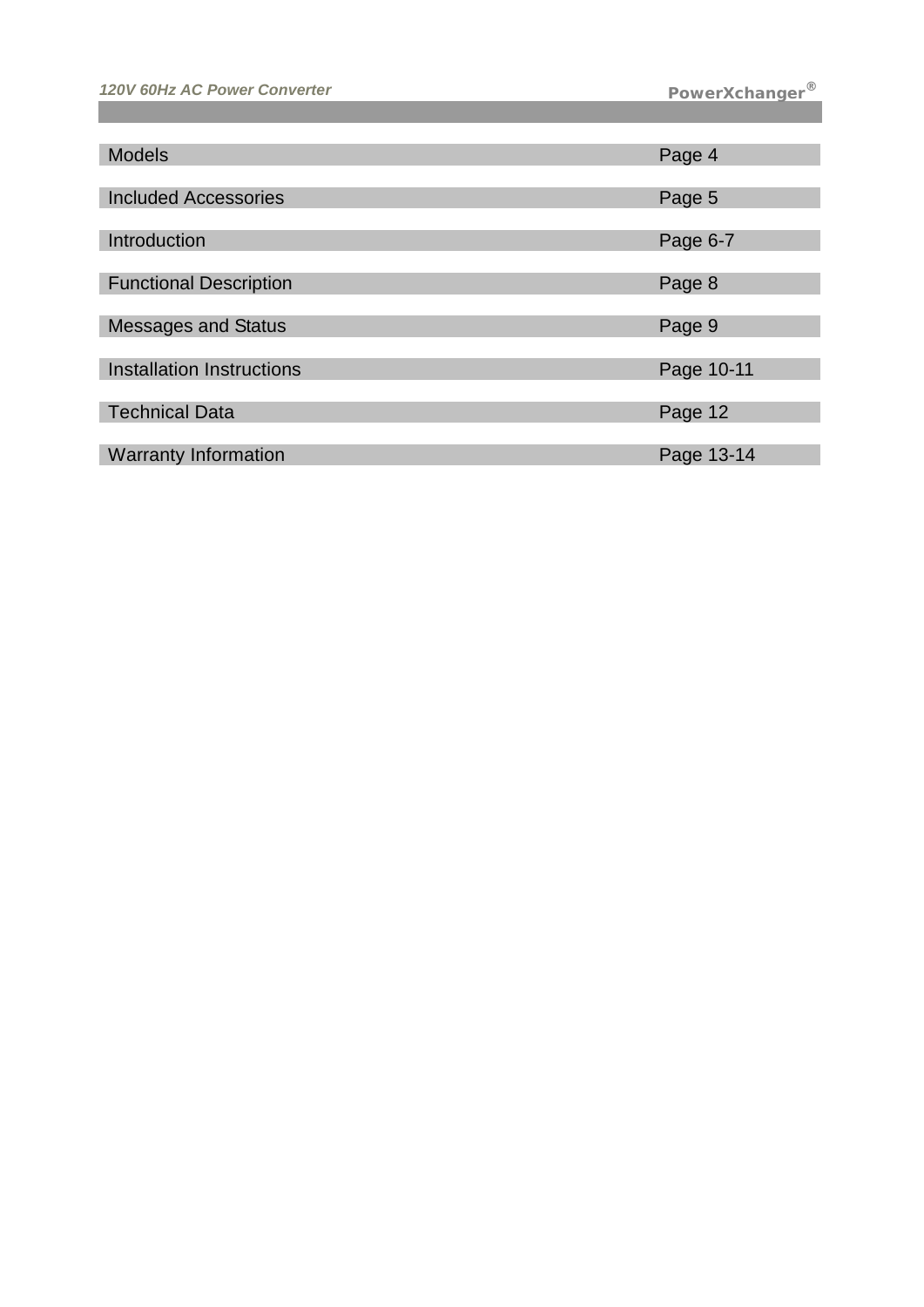#### **Models**

# **PowerXchanger® Installer Series has 3 Basic Models**

#### **XM-15 Rated Power: 120V, 60Hz, 15A.**



**XM-10 Rated Power: 120V, 60Hz, 10A.**



**XM-5 Rated Power: 120V, 60Hz, 5A.**

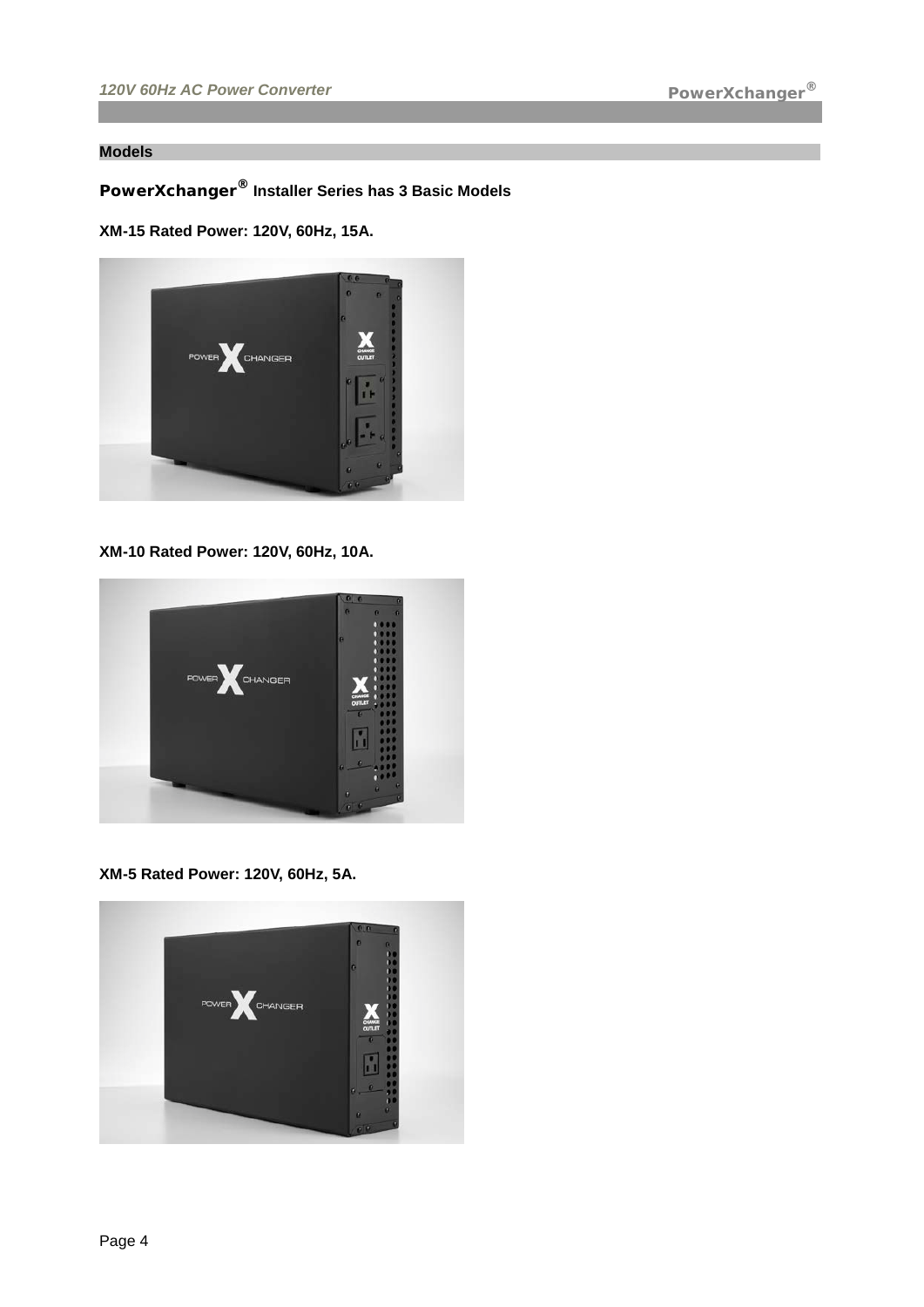#### **Included Accessories**

#### **Xchange® Extension Outlet: For Output Power Extension**





#### **Mounting Plate**



**International Power Cord Set: 4 of the most commonly used plug type power cords**

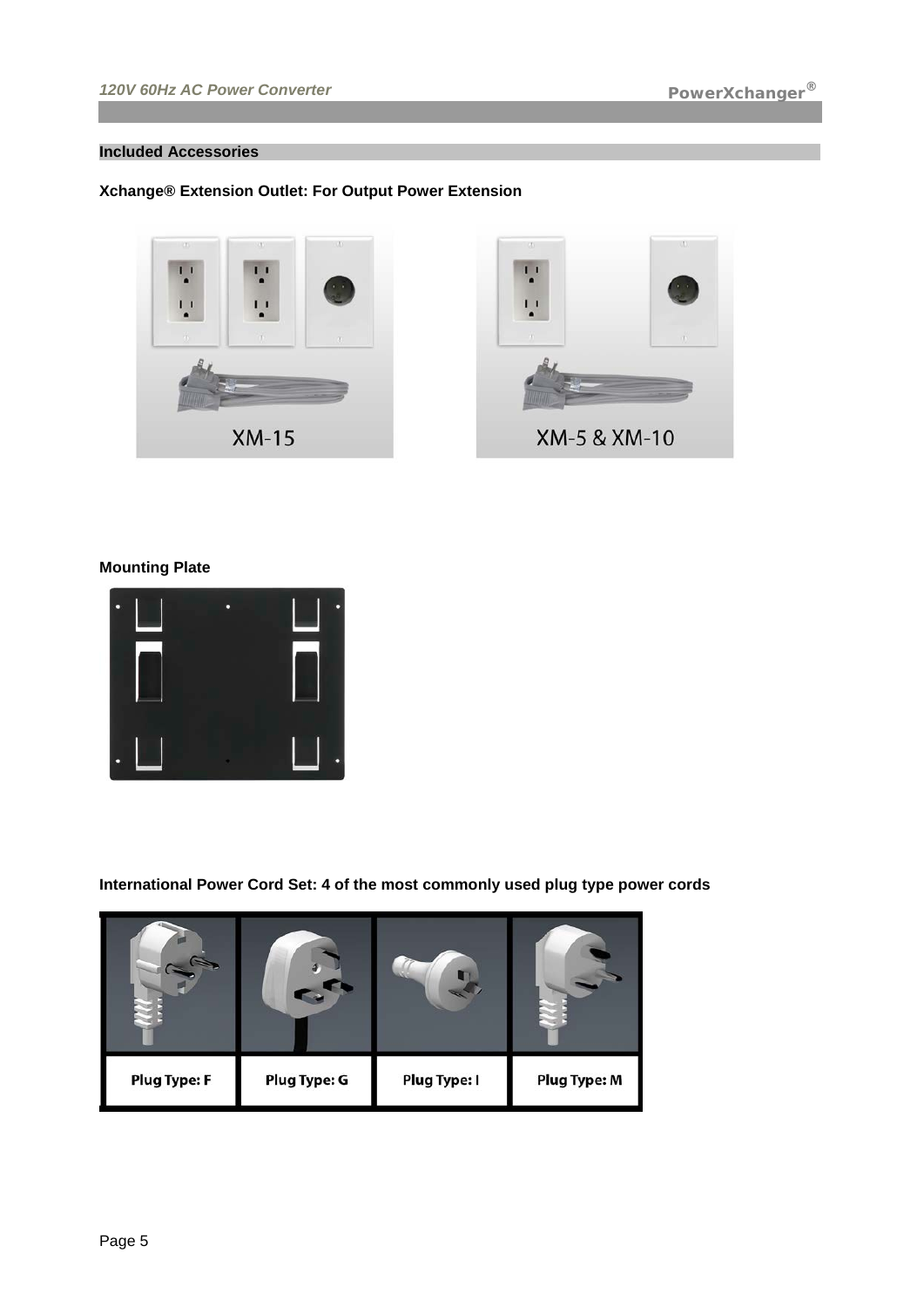#### **Introduction**

The **PowerXchanger®** incorporates the most advanced double-converter technology to receive power of varying voltages and frequencies from the grid and provide a stable output sine-wave voltage at 60Hz frequency enabling the user's equipment to be plugged in to the PowerXchanger and receive stable 120V/60Hz power. The double-converter principle eliminates power spikes, surges or voltage sag that might occur in the grid power. A PFC rectifier is incorporated to improve conversion efficiency.

### **The PowerXchanger® conforms to the following standards and guidelines:**

UL-ULus (CCN: QQFU/7) Power Units Other Than Class 2, UL 1012, Seven Edition, October 14, 2008 UL-cUL: CAN/CSA-C22.2 No. 107.1-01, September, 2001 DEMKO-CB IEC60950-1:2005+A1:2009+A2:2013 (Ed. 2.2) TUV/SUD-CB IEC 60335-1:2010+A1:2013 (Ed. 5.1) FCC CISPR22 and Part 15: subpart B EMC 2004/108/EC RoHS Compliant Directive 2002/95/EC

#### **Performance Characteristics and Protection Features**

- Overload and O/P short circuit protection
- High output surge current capability for varying load
- High reliability design, with sealed circuitry
- Light Weight and High Efficiency
- Dual stage topology for stable output regulation over a wide range of input power
- Easy to install: Wall mount bracket included

#### **Output Overload Alarm**

All **PowerXchanger®** products include an overload alarm system. If the output current drawn by the load exceeds the PowerXchanger's over-current-alarm threshold (See "Overcurrent Protection Alarm Threshold" above) a white LED will blink every four seconds\*. If the overload continues for more than one minute an audible alarm will sound so long as the overload is present. If the overload alarm continues for more than one minute, the Xchanger® will turn off. After a 30 second delay, the Xchanger® will turn on again.

#### **Output Overload Protection**

If the output of the **PowerXchanger®** load exceeds the output overload protection threshold for more than two seconds, the Xchanger® turns off, sounds an audible alarm. After a 30 second delay, the Xchanger® will turn on again. If the overload is no longer present, the audible alarm will stop and the Xchanger® will operate normally. If the overload is still present, the Xchanger® will once again turn off and wait 30 seconds before attempting to start again.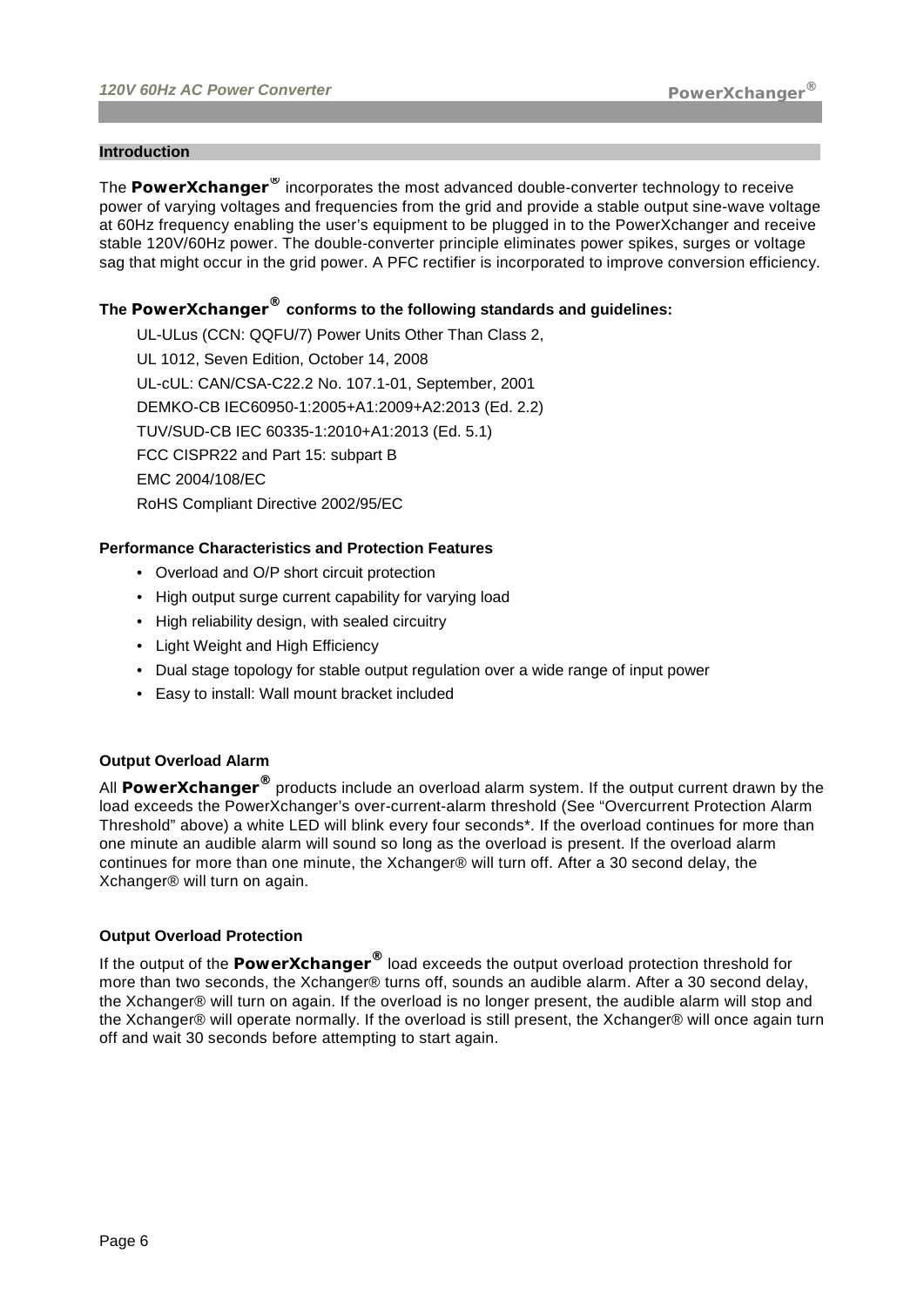#### **Output Short Circuit Protection**

If the **PowerXchanger®** detects that the output voltage is 60VAC or less for at least 250ms indicating that the output is short circuited or extremely overloaded, the Xchanger® will shut down for 30 seconds and then attempt to restart. If the short circuit or overload conditions still exist, the Xchanger® will repeat the attempt to restart up to 30 times. If the short circuit or overload persists after 30 attempts, the PowerXchanger® shuts down and latches off.

To restore the PowerXchanger® to operation, remove the load which is the cause of the output short circuit or extreme overload, turn the input switch to OFF, wait 5 seconds, and then turn the switch to ON.

#### **Thermal Protection**

If the **PowerXchanger®** detects an overheating condition, a sequence of 3 beeps every 2 seconds will sound.

If the Xchanger continues to overheat, it will eventually turn itself off to protect itself from damage. Once the PowerXchanger has cooled off sufficiently, it will automatically restart.

| <b>Parameter</b>                                          | <b>Model</b> | Min   | <b>Nominal</b> | Max  | <b>Units</b> | <b>Notes</b>                                           |
|-----------------------------------------------------------|--------------|-------|----------------|------|--------------|--------------------------------------------------------|
| Voltage, Nominal                                          | All          | 0     |                | 40   | $^{\circ}C$  | Full rated output load. Up<br>to 2000m above sea level |
| <b>Output Power</b>                                       | $Xm-5$       |       | 15             |      | W/°C         | All units are derating                                 |
| Derating With<br>Ambient Air                              | $Xm-10$      |       | 30             |      |              | linearly from full rated<br>output power at 40°C to    |
| Temperature                                               | $Xm-15$      |       | 45             |      |              | zero output power at<br>80°C. See Note 1 below         |
| Ambient Air<br>Temperature, Storage<br>and Transportation | All          | $-15$ |                | 60   |              |                                                        |
| <b>Relative Humidity</b>                                  | All          | 5     |                | 95   | $\%$         | Non-condensing                                         |
| Altitude, Operating                                       | All          |       |                | 3000 | m            |                                                        |

#### **Environmental Specifications**

Note 1: For example, at 50 °C ambient temperature, the maximum average output power of the Xm-10 is 900 W. The calculation is: 1200 W – 30 W/ $^{\circ}$ C × (50  $^{\circ}$ C – 40  $^{\circ}$ C) = 1200 W – 300 W = 900 W

#### **Dust and Moisture Resistance**

The electronics of all models of the **PowerXchanger®** are sealed to protect against the intrusion of dust and moisture. All PowerXchangers® are rated IP52 (protected against intrusion of dust and water when tilted at an angle up to 15°).

#### **Cooling**

All units are designed to operate with natural convection cooling. The Xm-5, Xm-10, and Xm-15 models have an auxiliary fan that will operate only if needed to keep the **PowerXchanger®** at a safe operating temperature.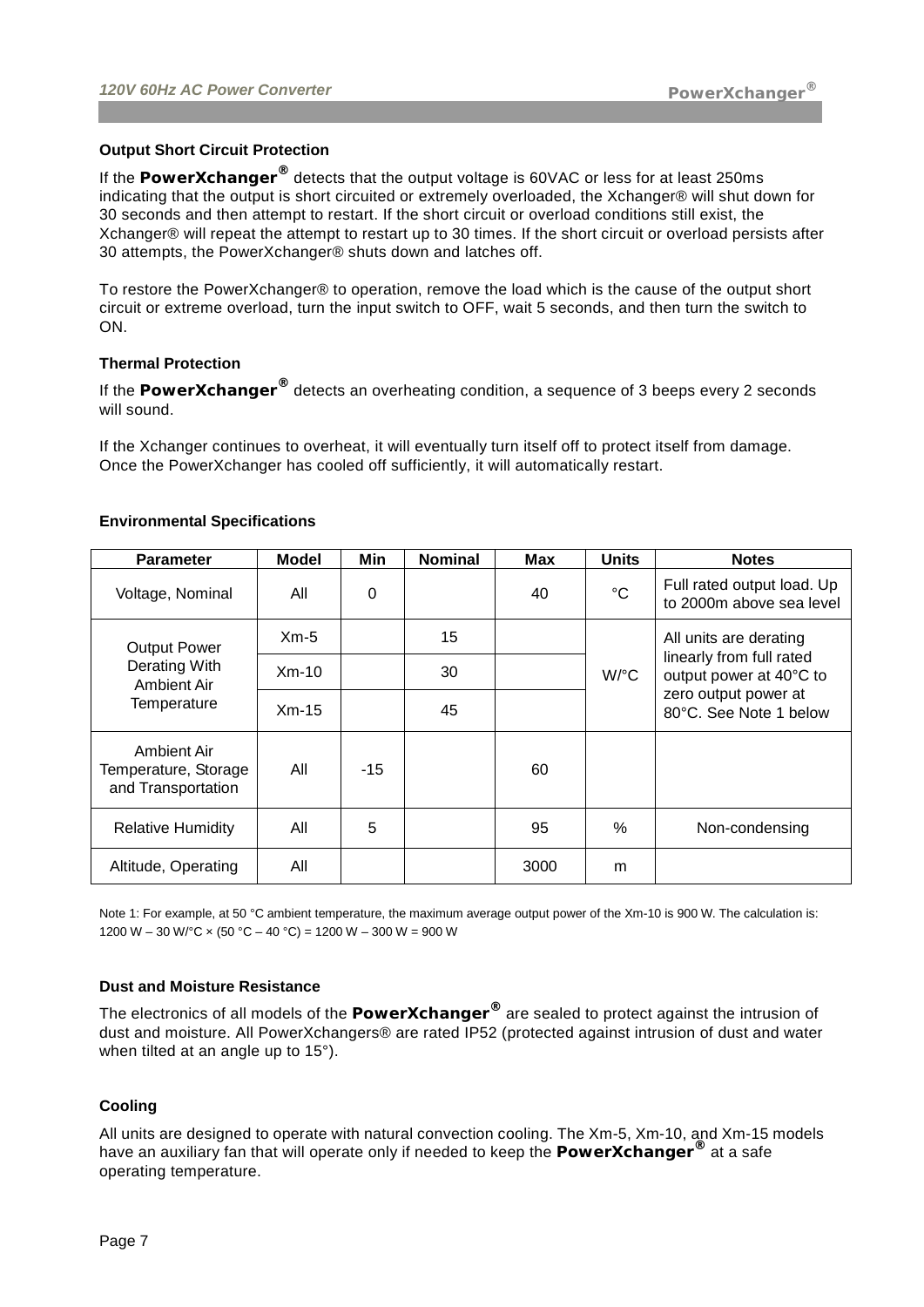#### **Functional Description**

A PFC rectifier converts the variable input VAC to 400 VDC. The 400VDC is divided into 2 series connected direct voltage, 0V/200V/400V. A voltage balancing circuit is used to prevent damage that might otherwise be cause by abnormal voltages. From these DC voltages; an AC output circuit generates a sinusoidal AC voltage to supply power to the connected load. Two LC filters switch automatically to maintain the high efficiency regardless of the connected load level.

#### **Simple Wiring Diagram**

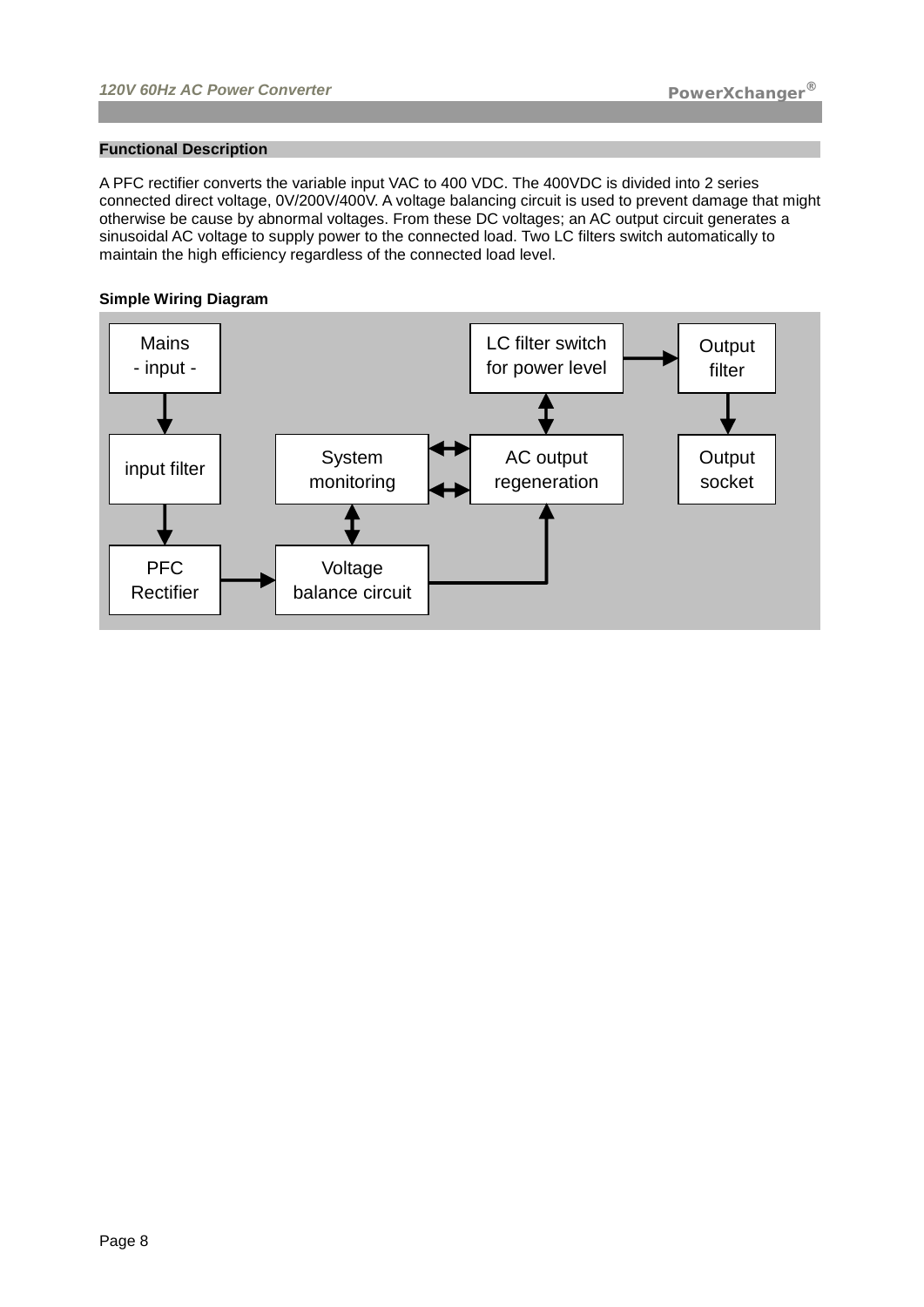# **Messages and Status**

| <b>Operating State</b>                                              | <b>LED Signal</b>                                       |
|---------------------------------------------------------------------|---------------------------------------------------------|
| Input voltage is too low<br>(PowerXchanger <sup>®</sup> turned off) | One short flash every 2 seconds                         |
| ECO mode<br>(no load or low load level)                             | Reduced lighting                                        |
| Normal operation                                                    | Continuous light                                        |
| Over load                                                           | One blink every 4 seconds                               |
| Over temperature                                                    | One blink every 2 seconds                               |
|                                                                     |                                                         |
| <b>Abnormal Status</b>                                              | <b>Buzzer</b>                                           |
| Over load                                                           | Continuous alarm                                        |
| Over temperature                                                    | 32 beeps in 2 seconds (occurring every other 2 seconds) |
| Output short circuit                                                | One beep every 2 seconds                                |
| <b>Circuit Fault</b>                                                | One beep every 2 seconds                                |
| Unbalanced load                                                     | One beep every second                                   |

# **XM-5, XM-10 and XM-15 LED Location**

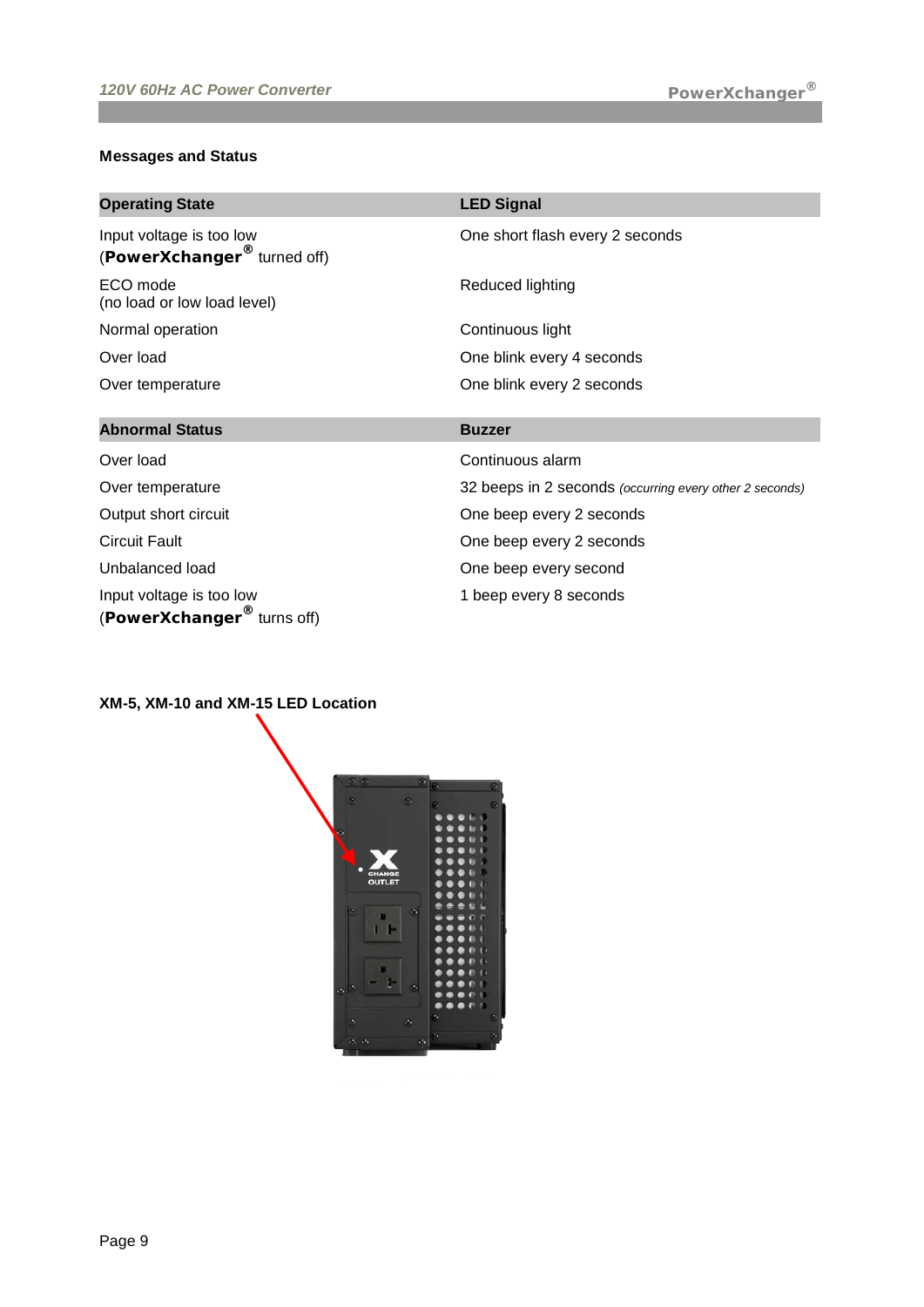#### **Selecting the Optimal Location for Desktop or Wall Mount Installation**

Your **PowerXchanger®** can be used on a desktop at the point of use (models Xm-10 and Xm-15), with your equipment plugged in directly to the unit, or using the Extension Outlet that comes with the unit, it can be located 6 feet away, and avoiding necessity for extension cords on the floor.

All models, Xm-5, Xm-10 and Xm-15 can be mounted on a wall, and the legs removed (Xm-10 and Xm-15)

#### **Consider the Following When Selecting a Location for Use:**

- Indoor Installation Only
- Select a well-ventilated and cool area. PowerXchangers have sealed electronics and cool only with natural ventilation. This has the benefit that they are not susceptible to dust and humidity and operates silently, since they have no internal fans
- Do not place or install in an airtight closet or cabinet
- Avoid direct sunlight. Direct sunlight will increase the surface temperature

#### **Additionally, Consider the Following When Selecting a Location for Wall Mounting**

- Do not mount the PowerXchanger on flammable construction material.
- Mount on solid surface
- For proper air circulation and heat dissipation, allow a clearance of 20 cm on the sides and 50 cm above and below the unit
- The ambient temperature should be between  $0^{\circ}$ C and  $40^{\circ}$ C to ensure optimal operation, over this range will reduce the average output power for thermal de-rating.



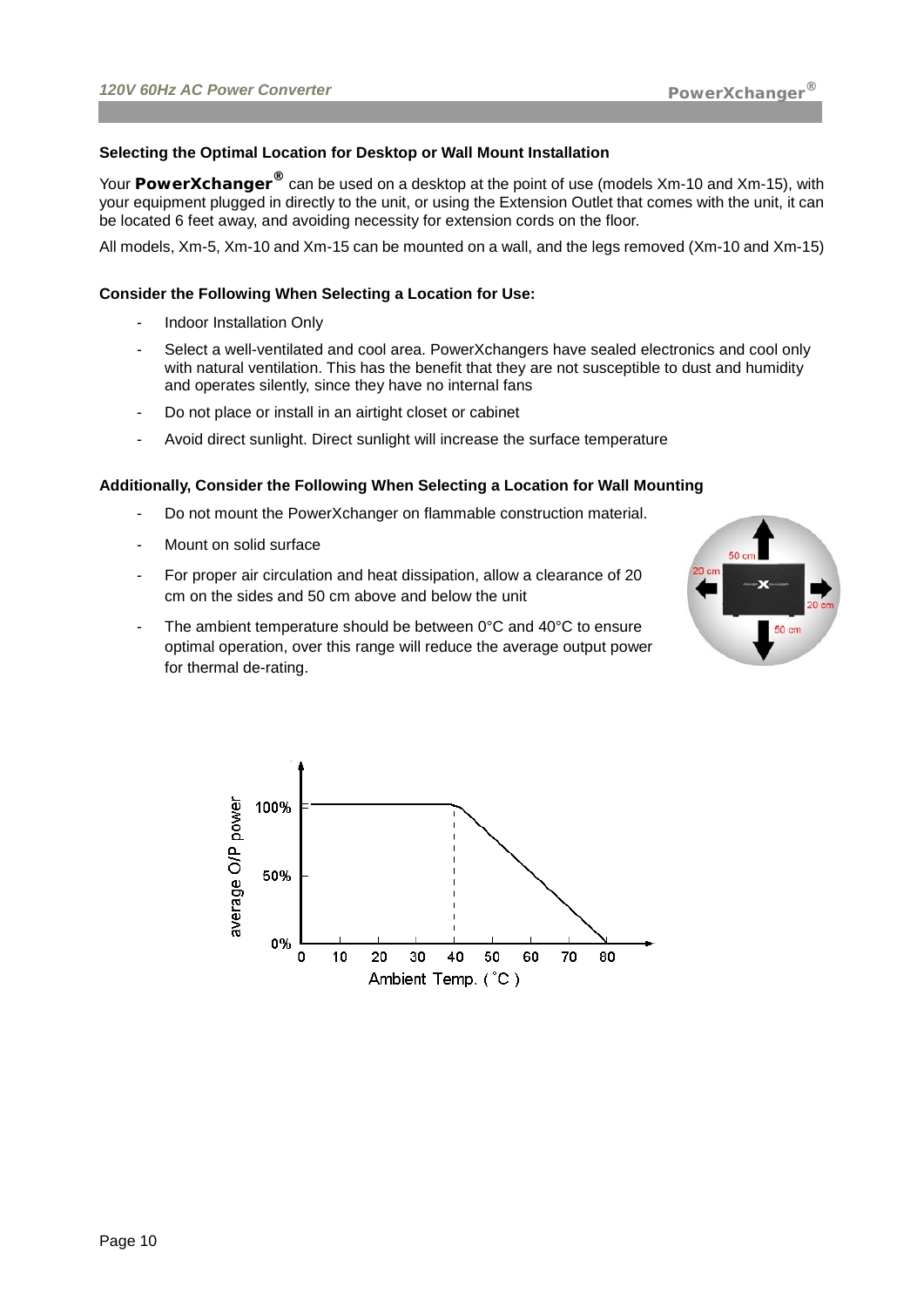#### **Mounting Unit**

Installation to the wall should be implemented with the proper screws. Mount the wall bracket so that the **PowerXchanger®** can be easily attached to the wall. After that, the device should be bolted on securely.

**1. Drill four or eight holes in the marked locations and fix the bracket with screws.**



**2. Place the unit on bracket slowly down.**



**3. Check if the unit is firmly secured.**

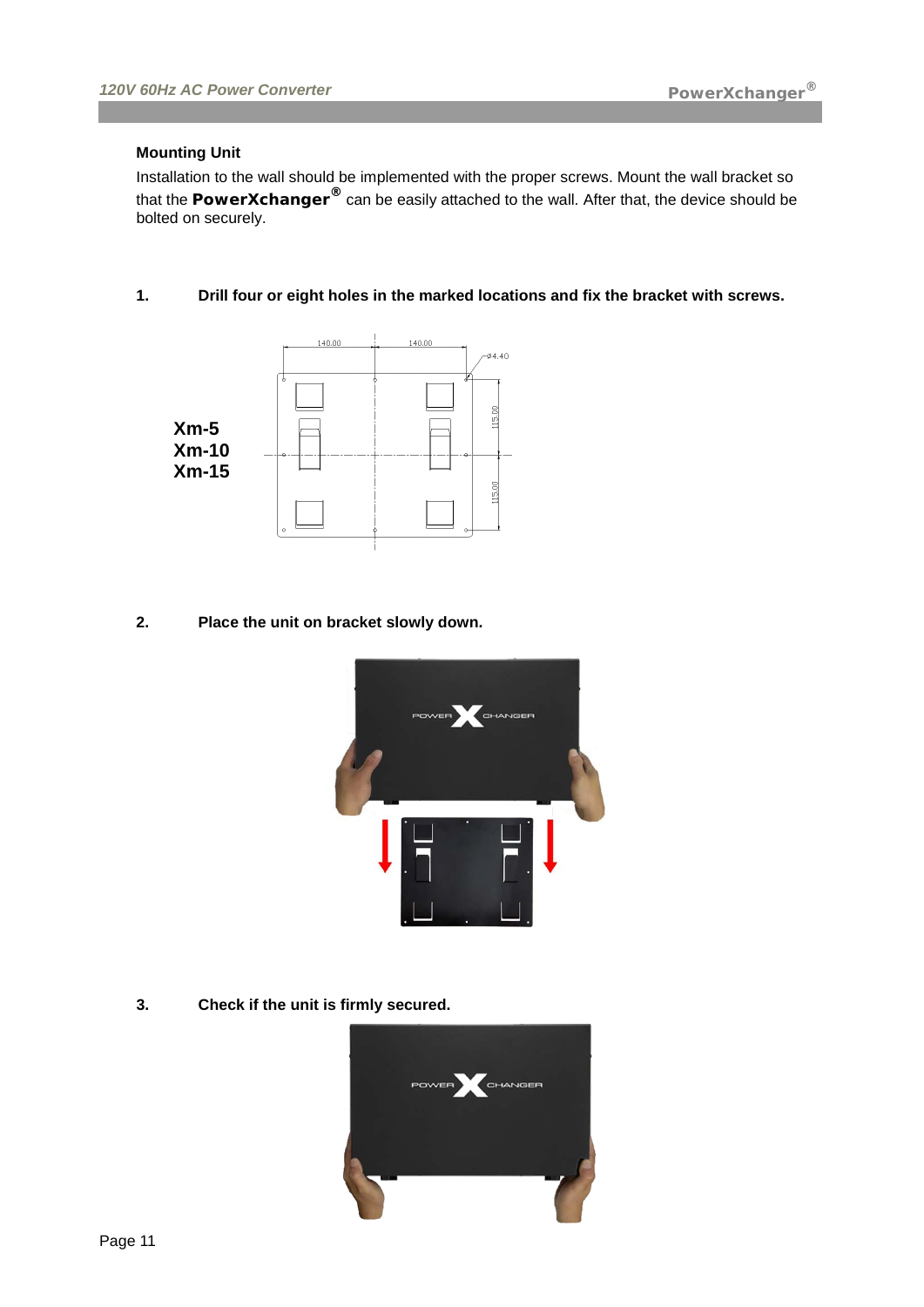#### **Technical Data**

| Output<br>$-1$                        |                                                                                                                                                                                                                                                                      |
|---------------------------------------|----------------------------------------------------------------------------------------------------------------------------------------------------------------------------------------------------------------------------------------------------------------------|
| <b>Output Voltage</b>                 | 120Vac                                                                                                                                                                                                                                                               |
| Power Levels crated at nominal inputs | Xm-5: 120Vac/ 5A (600W)<br>Xm-10: 120Vac/10A (1200W)<br>Xm-15: 120Vac/15A (1800W)                                                                                                                                                                                    |
| Voltage Waveform                      | Sine wave                                                                                                                                                                                                                                                            |
| <b>Crest Factor</b>                   | Xm-5: 8:1<br>Xm-10: 4:1<br>Xm-15: 3:1                                                                                                                                                                                                                                |
| <b>Output Frequency</b>               | 60Hz (Auto-Synchronized to Mains)                                                                                                                                                                                                                                    |
| Regulation                            | $±2\%$ of rating voltage                                                                                                                                                                                                                                             |
| Total Harmonic Distortion (THD)       | <3% at 100% Linear load                                                                                                                                                                                                                                              |
| Over current protection               | Xm-5 & Xm-10:<br>Over load alarm level 100% ~ 135% (alarm after 1 minute delay)<br>Over load shutdown level 136% (2 seconds delay)<br>$Xm-15$ :<br>Over load alarm level 100% ~ 119% (alarm after 1 minute delay)<br>Over load shutdown level 120% (2 seconds delay) |
| <b>Short Circuit protection</b>       | Pulsating type, 40A peak (30 seconds Auto-Restart)                                                                                                                                                                                                                   |
| <b>Input</b><br>-1                    |                                                                                                                                                                                                                                                                      |
| Nominal Voltage                       | 200V/220V/230V/240V                                                                                                                                                                                                                                                  |
| Input Frequency                       | $46Hz \sim 65Hz$                                                                                                                                                                                                                                                     |
| Efficiency                            | 92% (typical)                                                                                                                                                                                                                                                        |
| <b>Noise Filtering</b>                | Full time EMI/RFI filtering                                                                                                                                                                                                                                          |
| Over current protection               | By re-settable over current protector                                                                                                                                                                                                                                |
| Voltage Range                         | 180Vac ~ 265Vac                                                                                                                                                                                                                                                      |
| Power Factor                          | > 0.95                                                                                                                                                                                                                                                               |
| Audible alarm                         | Over Load Alarm, continuous alarm<br>Short-Circuit Alarm, 1 beep every 2 seconds<br>Thermal Alarm, every other 2 seconds, 32 beeps in 2 seconds                                                                                                                      |
| <b>Environmental and Safety</b>       |                                                                                                                                                                                                                                                                      |
| <b>Operating Temperature</b>          | Up to 2000 meters: $0^{\circ}$ C to 45 $^{\circ}$ C (32 $^{\circ}$ F to 113 $^{\circ}$ F)                                                                                                                                                                            |
| Transit/storage Temp.                 | -15°C to 60°C (5°F to 140°F)                                                                                                                                                                                                                                         |
| <b>Relative Humidity</b>              | 5 - 95% non condensing                                                                                                                                                                                                                                               |
| <b>Operating Altitude</b>             | $0 - 3000$ meters                                                                                                                                                                                                                                                    |
| <b>Moisture Sensitivity</b>           | <b>Sealed Electronics</b>                                                                                                                                                                                                                                            |
| Warranty                              |                                                                                                                                                                                                                                                                      |
| Warranty                              | 2 Years, Full Replacement                                                                                                                                                                                                                                            |
| <b>Quality Control Standard</b>       |                                                                                                                                                                                                                                                                      |
| <b>Quality Control Standard</b>       | <b>ISO9001</b>                                                                                                                                                                                                                                                       |
| <b>Approvals</b>                      |                                                                                                                                                                                                                                                                      |
| Approvals                             | UL, UC, CB, CE, Demko, TUV, FCC                                                                                                                                                                                                                                      |

# **US. Pat Nos 9,331,566, D769,819 and other Pending US and related foreign patents**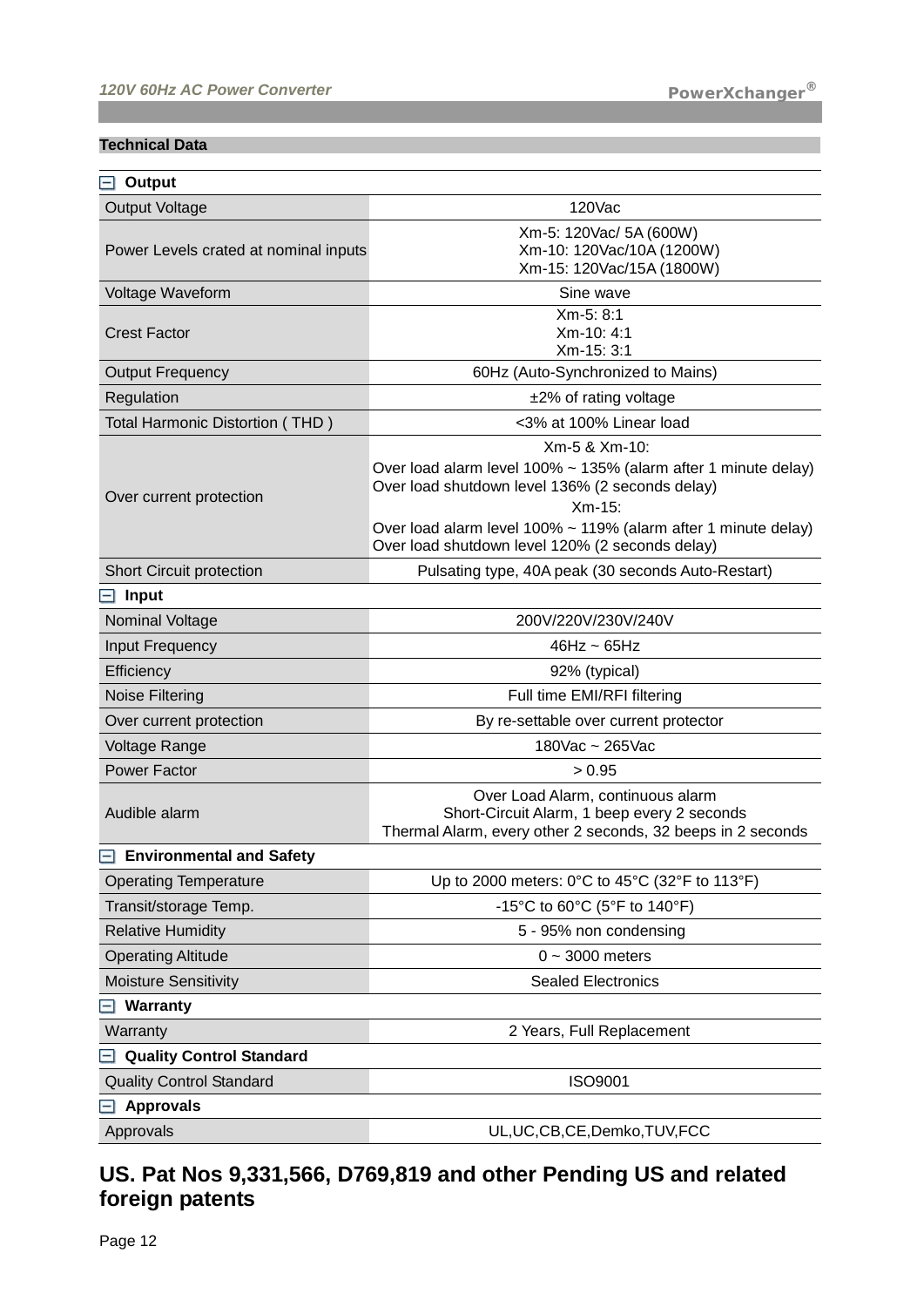# **LIMITED WARRANTY**

*Adaptive Frequency Inc. warrants for two years from the date of shipment, the product is free of manufacturing defects and conforms to Adaptive's product specifications in force as of the date of manufacture of the product shipped.*

This warranty does not apply to accidental damage, shipping damage, misuse, abnormal line or source voltage, abnormal conditions of operation beyond the parameters specified in this product manual;

- Products which have been opened, misused, tampered with internally and or deliberately modified will void the warranty;
- The failure to return a unit claimed to be defective in its original packaging will void the warranty;
- Upon receiving the properly returned defective unit, Adaptive will verify that the unit is defective and upon verification will ship a replacement unit at Adaptive's cost and also reimburse purchaser's shipping charges for return of the defective unit.
- Prior to shipping the defective unit, purchaser shall contact Adaptive at [returns@adaptivefrequency.com](mailto:returns@adaptivefrequency.com) to obtain a return authorization form and so that Adaptive can assist in making the shipping arrangements;
- Any claim under this warranty requires that purchaser send with the return shipment, a proof of purchase, the unit serial number and the return authorization form;
- If it is determined that this warranty has been voided for any of the above reasons, the unit will be returned to the sender;

*Adaptive shall only be liable under this warranty if the product has been used in accordance with Adaptive's instructions, in force on the date of purchase.*

*The purchaser must examine the product when received and promptly notify Adaptive in writing of any non-conformity before the product is used and no later than 30 days after such non-conformity is first discovered. If Adaptive, in its sole discretion, determines that the product*  has breached the above warranty, it will, at its sole discretion: replace the non-conforming *product; refund the purchase price; or issue a credit in the amount of the purchase price. This is the sole and exclusive remedy for breach of this warranty. Any modification of this Warranty shall be binding only if such modification is in writing, and signed by an Adaptive officer. This information supersedes all other sales information received by the purchaser during the sales process.*

*THE FOREGOING WARRANTY SHALL BE EXCLUSIVE AND IN LIEU OF ANY OTHER WARRANTIES, EXPRESS OR IMPLIED, INCLUDING WARRANTIES OF MERCHANTABILITY AND FITNESS FOR A PARTICULAR PURPOSE, AND ALL OTHER WARRANTIES OTHERWISE ARISING BY OPERATION OF LAW, COURSE OF DEALING, CUSTOM, TRADE OR OTHERWISE.*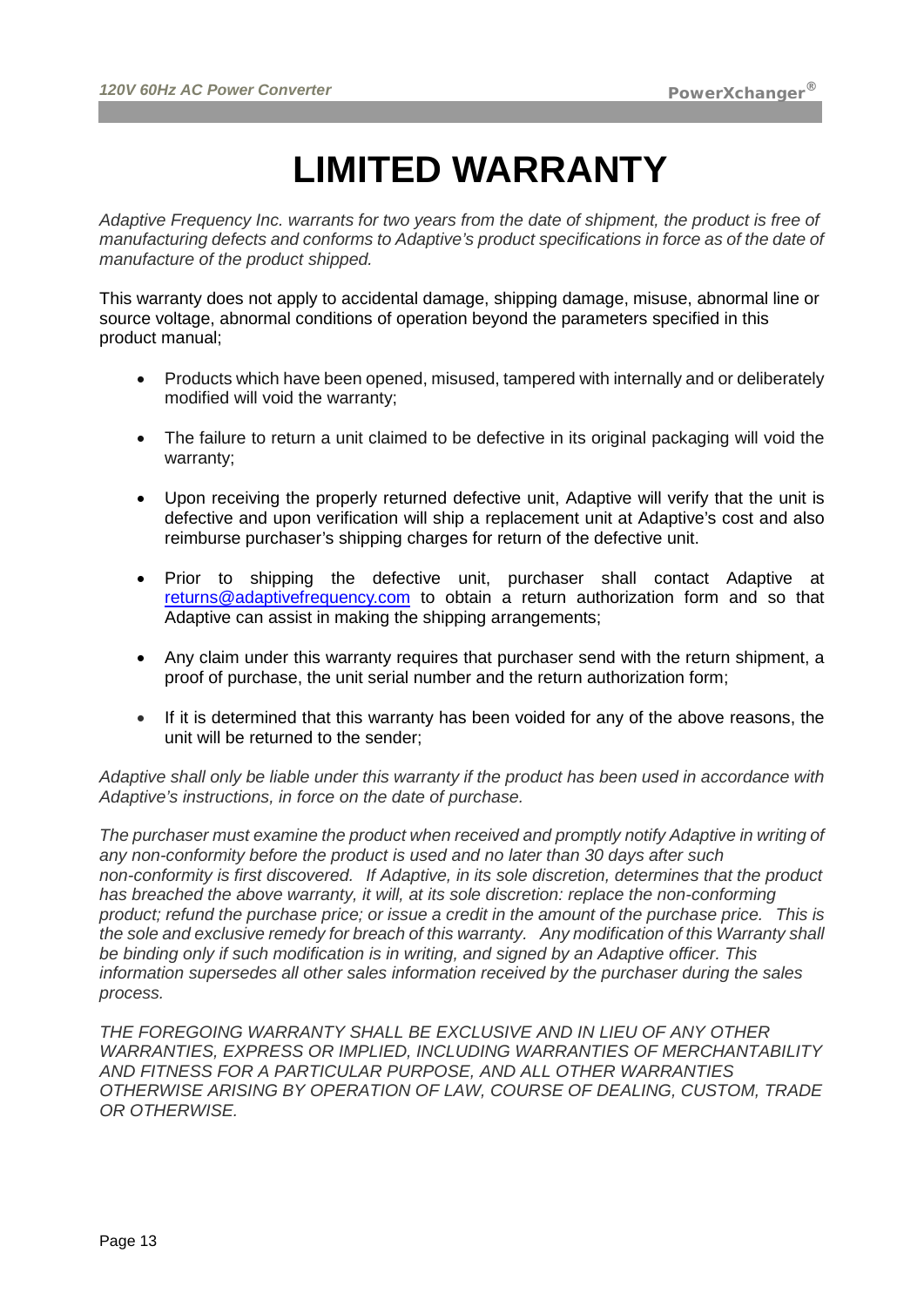### *LIMITED LIABILITY*

*Adaptive Frequency Inc. ("Adaptive") shall not be liable in contract or in tort including, without limitation, negligence, strict liability or otherwise for loss of sales, revenues or profits; cost of capital or funds; business interruption or cost of downtime, loss of use, damage to or loss of use of other property (real or personal); failure to realize expected saving; frustration of economic or business expectations; claims by third parties (other than for bodily injury), or economic losses of any kind; or for any special; incidental, indirect, consequential, punitive or exemplary damages arising in any way out of the performance of, or failure to perform, its obligations under any contract for sale of product, even if Adaptive could foresee or has been advised of the possibility of such damages.*

*In addition, Adaptive's liability shall be limited to the purchase price of the Adaptive product or products that is the source of the claim, and in no event more than the aggregate purchase price, for the last six months, of Adaptive's products purchased by the purchasing party. The Parties expressly agree that these limitations on damages are allocations of risk constituting, in part, the consideration for this agreement, and also that such limitations shall survive the determination of any court of competent jurisdiction that any remedy provided in these terms or available at law fails of its essential purpose.*